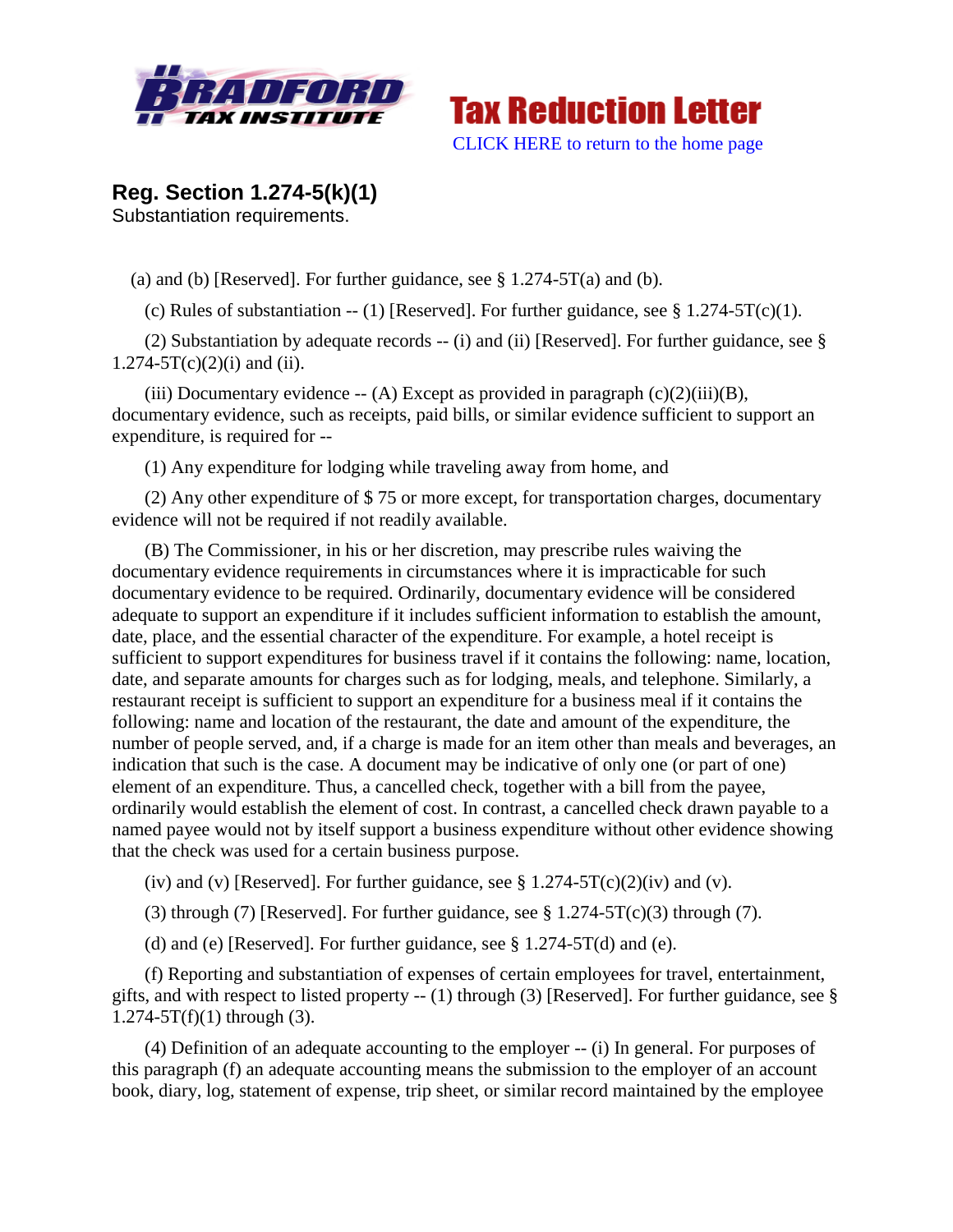in which the information as to each element of an expenditure or use (described in paragraph (b) of this section) is recorded at or near the time of the expenditure or use, together with supporting documentary evidence, in a manner that conforms to all the adequate records requirements of paragraph (c)(2) of this section. An adequate accounting requires that the employee account for all amounts received from the employer during the taxable year as advances, reimbursements, or allowances (including those charged directly or indirectly to the employer through credit cards or otherwise) for travel, entertainment, gifts, and the use of listed property. The methods of substantiation allowed under paragraph  $(c)(4)$  or  $(c)(5)$  of this section also will be considered to be an adequate accounting if the employer accepts an employee's substantiation and establishes that such substantiation meets the requirements of paragraph  $(c)(4)$  or  $(c)(5)$ . For purposes of an adequate accounting, the method of substantiation allowed under paragraph (c)(3) of this section will not be permitted.

(ii) Procedures for adequate accounting without documentary evidence. The Commissioner may, in his or her discretion, prescribe rules under which an employee may make an adequate accounting to an employer by submitting an account book, log, diary, etc., alone, without submitting documentary evidence.

(iii) Employer. For purposes of this section, the term employer includes an agent of the employer or a third party payor who pays amounts to an employee under a reimbursement or other expense allowance arrangement.

(5) [Reserved]. For further guidance, see  $\S 1.274-5T(f)(5)$ .

(g) Substantiation by reimbursement arrangements or per diem, mileage, and other traveling allowances -- (1) In general. The Commissioner may, in his or her discretion, prescribe rules in pronouncements of general applicability under which allowances for expenses described in paragraph (g)(2) of this section will, if in accordance with reasonable business practice, be regarded as equivalent to substantiation by adequate records or other sufficient evidence, for purposes of paragraph (c) of this section, of the amount of the expenses and as satisfying, with respect to the amount of the expenses, the requirements of an adequate accounting to the employer for purposes of paragraph (f)(4) of this section. If the total allowance received exceeds the deductible expenses paid or incurred by the employee, such excess must be reported as income on the employee's return. See paragraph  $(j)(1)$  of this section relating to the substantiation of meal expenses while traveling away from home, and paragraph  $(i)(2)$  of this section relating to the substantiation of expenses for the business use of a vehicle.

(2) Allowances for expenses described. An allowance for expenses is described in this paragraph  $(g)(2)$  if it is a --

(i) Reimbursement arrangement covering ordinary and necessary expenses of traveling away from home (exclusive of transportation expenses to and from destination);

(ii) Per diem allowance providing for ordinary and necessary expenses of traveling away from home (exclusive of transportation costs to and from destination); or

(iii) Mileage allowance providing for ordinary and necessary expenses of local transportation and transportation to, from, and at the destination while traveling away from home.

(h) [Reserved]. For further guidance, see § 1.274-5T(h).

(i) [Reserved].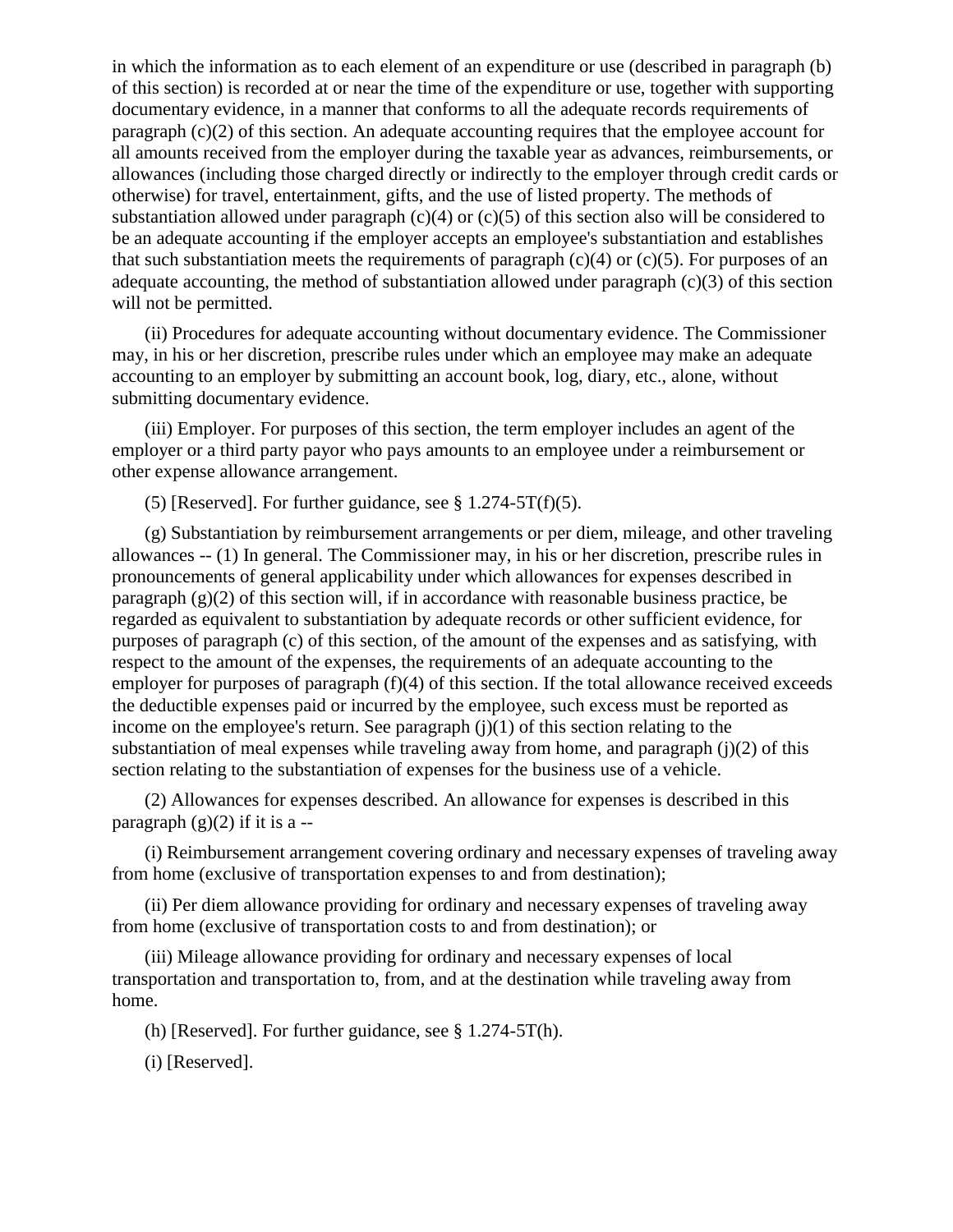(j) Authority for optional methods of computing certain expenses -- (1) Meal expenses while traveling away from home. The Commissioner may establish a method under which a taxpayer may use a specified amount or amounts for meals while traveling away from home in lieu of substantiating the actual cost of meals. The taxpayer will not be relieved of the requirement to substantiate the actual cost of other travel expenses as well as the time, place, and business purpose of the travel. See paragraphs (b)(2) and (c) of this section.

(2) Use of mileage rates for vehicle expenses. The Commissioner may establish a method under which a taxpayer may use mileage rates to determine the amount of the ordinary and necessary expenses of using a vehicle for local transportation and transportation to, from, and at the destination while traveling away from home in lieu of substantiating the actual costs. The method may include appropriate limitations and conditions in order to reflect more accurately vehicle expenses over the entire period of usage. The taxpayer will not be relieved of the requirement to substantiate the amount of each business use (i.e., the business mileage), or the time and business purpose of each use. See paragraphs (b)(2) and (c) of this section.

(3) Incidental expenses while traveling away from home. The Commissioner may establish a method under which a taxpayer may use a specified amount or amounts for incidental expenses paid or incurred while traveling away from home in lieu of substantiating the actual cost of incidental expenses. The taxpayer will not be relieved of the requirement to substantiate the actual cost of other travel expenses as well as the time, place, and business purpose of the travel.

(k) Exceptions for qualified nonpersonal use vehicles --(1) In general. The substantiation requirements of section 274(d) *[26 USCS § 274*(d)] and this section do not apply to any qualified nonpersonal use vehicle (as defined in paragraph (k)(2) of this section).

(2) Qualified nonpersonal use vehicle --(i) In general. For purposes of section 274(d) *[26 USCS § 274*(d)] and this section, the term qualified nonpersonal use vehicle means any vehicle which, by reason of its nature (that is, design), is not likely to be used more than a de minimis amount for personal purposes.

(ii) List of vehicles. Vehicles which are qualified nonpersonal use vehicles include the following:

(A) Clearly marked police, fire, and public safety officer vehicles (as defined and to the extent provided in paragraph  $(k)(3)$  of this section).

(B) Ambulances used as such or hearses used as such.

(C) Any vehicle designed to carry cargo with a loaded gross vehicle weight over 14,000 pounds.

(D) Bucket trucks (cherry pickers).

(E) Cement mixers.

(F) Combines.

(G) Cranes and derricks.

(H) Delivery trucks with seating only for the driver, or only for the driver plus a folding jump seat.

(I) Dump trucks (including garbage trucks).

(J) Flatbed trucks.

(K) Forklifts.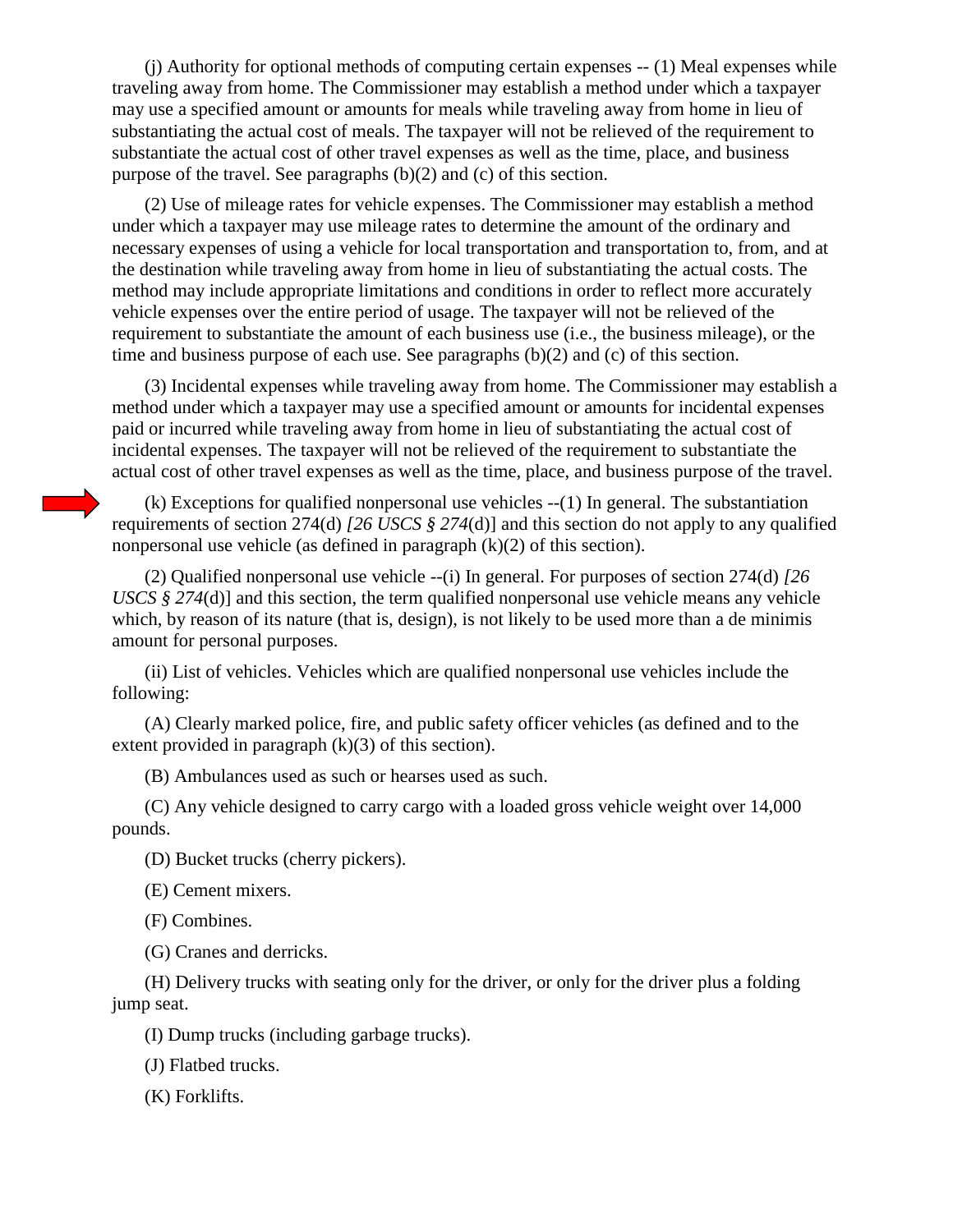(L) Passenger buses used as such with a capacity of at least 20 passengers.

(M) Qualified moving vans (as defined in paragraph (k)(4) of this section).

(N) Qualified specialized utility repair trucks (as defined in paragraph (k)(5) of this section).

(O) Refrigerated trucks.

(P) School buses (as defined in section 4221(d)(7)(c) *[26 USCS § 4221*(d)(7)(c)] ).

(Q) Tractors and other special purpose farm vehicles.

(R) Unmarked vehicles used by law enforcement officers (as defined in paragraph (k)(6) of this section) if the use is officially authorized.

(S) Such other vehicles as the Commissioner may designate.

(3) Clearly marked police, fire, or public safety officer vehicles. A police, fire, or public safety officer vehicle is a vehicle, owned or leased by a governmental unit, or any agency or instrumentality thereof, that is required to be used for commuting by a police officer, fire fighter, or public safety officer (as defined in section 402(l)(4)(C) *[26 USCS § 402*(l)(4)(C)] of this chapter) who, when not on a regular shift, is on call at all times, provided that any personal use (other than commuting) of the vehicle outside the limit of the police officer's arrest powers or the fire fighter's or public safety officer's obligation to respond to an emergency is prohibited by such governmental unit. A police, fire, or public safety officer vehicle is clearly marked if, through painted insignia or words, it is readily apparent that the vehicle is a police, fire, or public safety officer vehicle. A marking on a license plate is not a clear marking for purposes of this paragraph (k).

(4) Qualified moving van. The term qualified moving van means any truck or van used by a professional moving company in the trade or business of moving household or business goods if- -

(i) No personal use of the van is allowed other than for travel to and from a move site (or for de minimis personal use, such as a stop for lunch on the way between two move sites);

(ii) Personal use for travel to and from a move site is an irregular practice (that is, not more than five times a month on average); and

(iii) Personal use is limited to situations in which it is more convenient to the employer, because of the location of the employee's residence in relation to the location of the move site, for the van not to be returned to the employer's business location.

(5) Qualified specialized utility repair truck. The term qualified specialized utility repair truck means any truck (not including a van or pickup truck) specifically designed and used to carry heavy tools, testing equipment, or parts if--

(i) The shelves, racks, or other permanent interior construction which has been installed to carry and store such heavy items is such that it is unlikely that the truck will be used more than a de minimis amount for personal purposes; and

(ii) The employer requires the employee to drive the truck home in order to be able to respond in emergency situations for purposes of restoring or maintaining electricity, gas, telephone, water, sewer, or steam utility services.

(6) Unmarked law enforcement vehicles --(i) In general. The substantiation requirements of section 274(d) *[26 USCS § 274*(d)] and this section do not apply to officially authorized uses of an unmarked vehicle by a "law enforcement officer". To qualify for this exception, any personal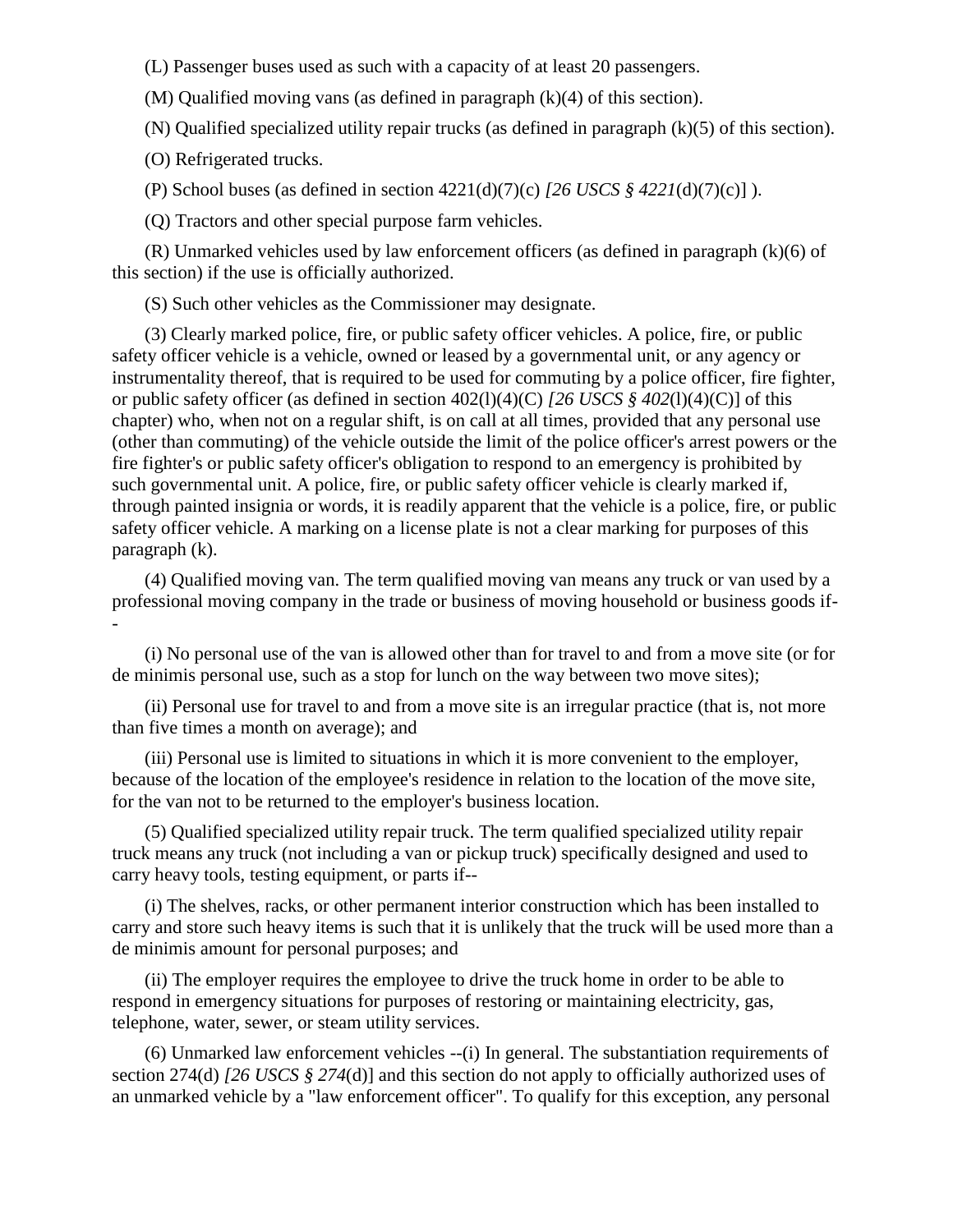use must be authorized by the Federal, State, county, or local governmental agency or department that owns or leases the vehicle and employs the officer, and must be incident to lawenforcement functions, such as being able to report directly from home to a stakeout or surveillance site, or to an emergency situation. Use of an unmarked vehicle for vacation or recreation trips cannot qualify as an authorized use.

(ii) Law enforcement officer. The term law enforcement officer means an individual who is employed on a full-time basis by a governmental unit that is responsible for the prevention or investigation of crime involving injury to persons or property (including apprehension or detention of persons for such crimes), who is authorized by law to carry firearms, execute search warrants, and to make arrests (other than merely a citizen's arrest), and who regularly carries firearms (except when it is not possible to do so because of the requirements of undercover work). The term "law enforcement officer" may include an arson investigator if the investigator otherwise meets the requirements of this paragraph  $(k)(6)(ii)$ , but does not include Internal Revenue Service special agents.

(7) Trucks and vans. The substantiation requirements of section 274(d) *[26 USCS § 274*(d)] and this section apply generally to any pickup truck or van, unless the truck or van has been specially modified with the result that it is not likely to be used more than a de minimis amount for personal purposes. For example, a van that has only a front bench for seating, in which permanent shelving that fills most of the cargo area has been installed, that constantly carries merchandise or equipment, and that has been specially painted with advertising or the company's name, is a vehicle not likely to be used more than a de minimis amount for personal purposes.

(8) Examples. The following examples illustrate the provisions of paragraph (k)(3) and (6) of this section:

## Example 1.

Detective C, who is a "law enforcement officer" employed by a state police department, headquartered in City M, is provided with an unmarked vehicle (equipped with radio communication) for use during off-duty hours because C must be able to communicate with headquarters and be available for duty at any time (for example, to report to a surveillance or crime site). The police department generally has officially authorized personal use of the vehicle by C but has prohibited use of the vehicle for recreational purposes or for personal purposes outside the state. Thus, C's use of the vehicle for commuting between headquarters or a surveillance site and home and for personal errands is authorized personal use as described in paragraph  $(k)(6)(i)$  of this section. With respect to these authorized uses the vehicle is not subject to the substantiation requirements of section 274(d) *[26 USCS § 274*(d)] and the value of these uses is not included in C's gross income.

## Example 2.

Detective T is a "law enforcement officer" employed by City M. T is authorized to make arrests only within M's city limits. T, along with all other officers of the force, is ordinarily on duty for eight hours each work day and on call during the other sixteen hours. T is provided with the use of a clearly marked police vehicle in which T is required to commute to his home in City M. The police department's official policy regarding marked police vehicles prohibits its personal use (other than commuting) of the vehicles outside the city limits. When not using the vehicle on the job, T uses the vehicle only for commuting, personal errands on the way between work and home, and personal errands within City M. All use of the vehicle by T conforms to the requirements of paragraph  $(k)(3)$  of this section. Therefore, the value of that use is excluded from